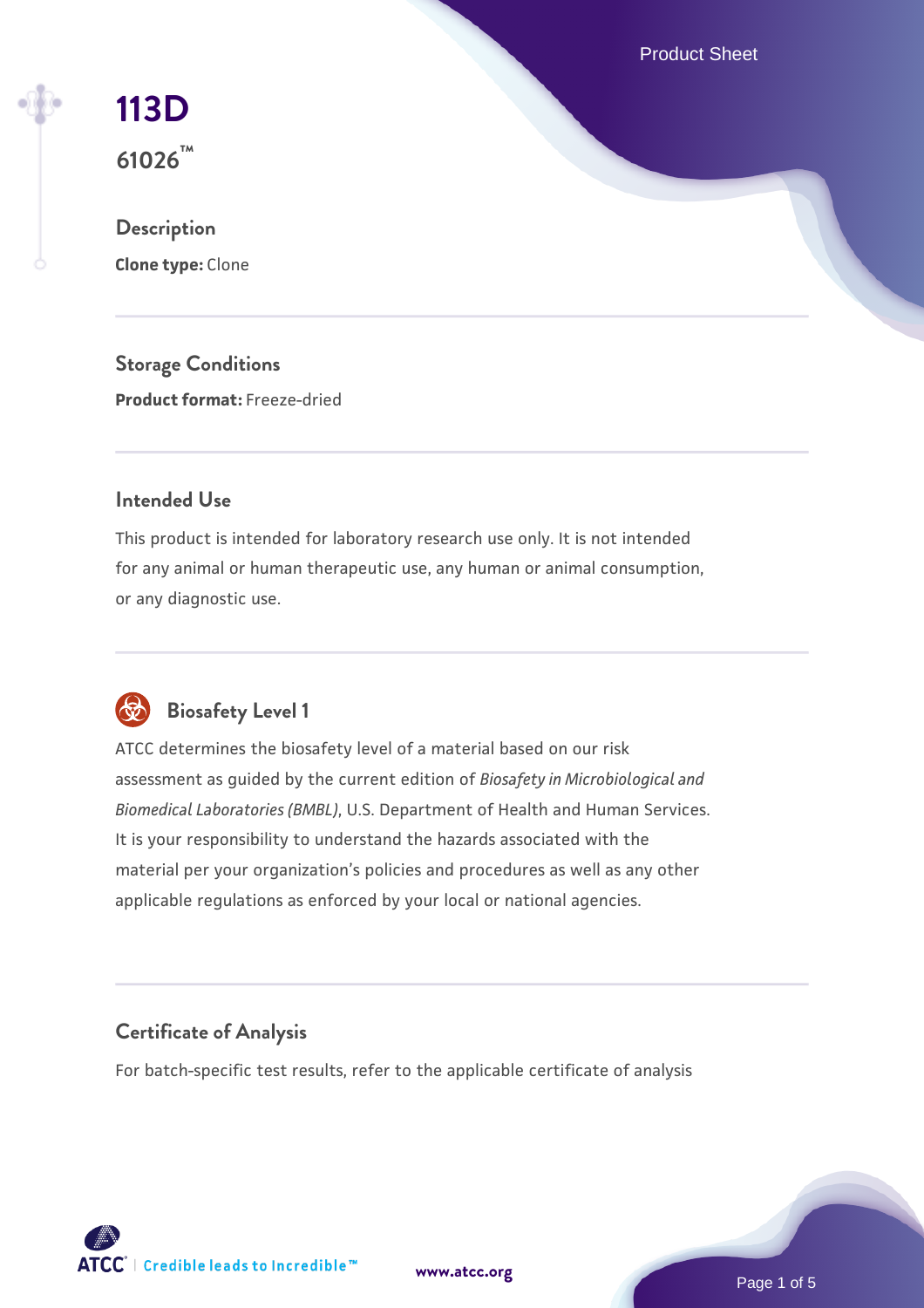that can be found at www.atcc.org.

### **Insert Information**

**Insert size (kb):** 0.55000000000000004 **Type of DNA:** genomic **Gene product:** DNA Segment, single copy, homologous on X and Y [DXYS15]

**Vector Information Construct size (kb):** 3.819999933242798

#### **Growth Conditions**

**Medium:**  [ATCC Medium 1227: LB Medium \(ATCC medium 1065\) with 50 mcg/ml](https://www.atcc.org/-/media/product-assets/documents/microbial-media-formulations/1/2/2/7/atcc-medium-1227.pdf?rev=581c98603b3e4b29a6d62ee0ba9ca578) [ampicillin](https://www.atcc.org/-/media/product-assets/documents/microbial-media-formulations/1/2/2/7/atcc-medium-1227.pdf?rev=581c98603b3e4b29a6d62ee0ba9ca578) **Temperature:** 37°C

#### **Material Citation**

If use of this material results in a scientific publication, please cite the material in the following manner: 113D (ATCC 61026)

#### **References**

References and other information relating to this material are available at www.atcc.org.

**Warranty**

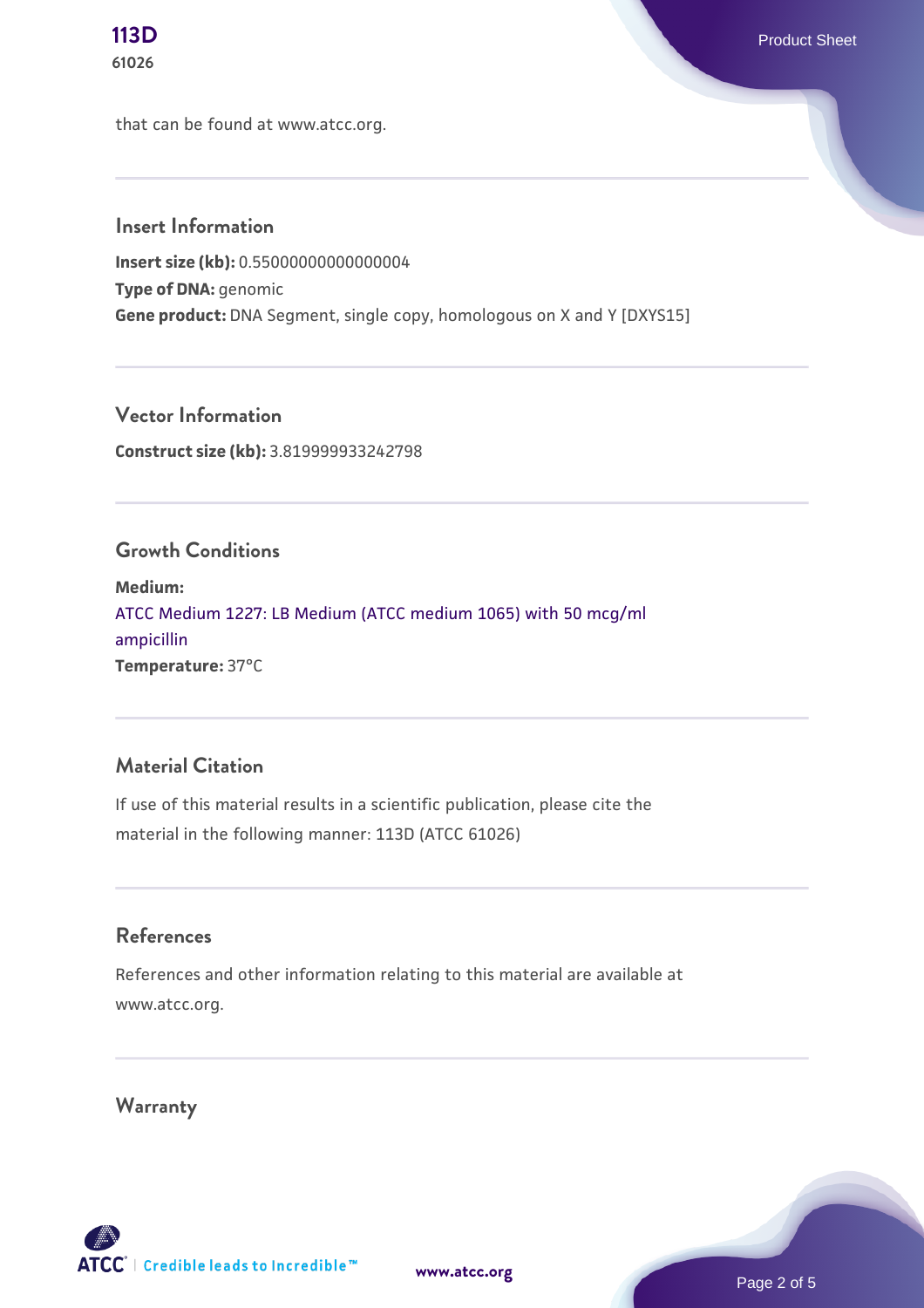**[113D](https://www.atcc.org/products/61026)** Product Sheet

The product is provided 'AS IS' and the viability of ATCC® products is warranted for 30 days from the date of shipment, provided that the customer has stored and handled the product according to the information included on the product information sheet, website, and Certificate of Analysis. For living cultures, ATCC lists the media formulation and reagents that have been found to be effective for the product. While other unspecified media and reagents may also produce satisfactory results, a change in the ATCC and/or depositor-recommended protocols may affect the recovery, growth, and/or function of the product. If an alternative medium formulation or reagent is used, the ATCC warranty for viability is no longer valid. Except as expressly set forth herein, no other warranties of any kind are provided, express or implied, including, but not limited to, any implied warranties of merchantability, fitness for a particular purpose, manufacture according to cGMP standards, typicality, safety, accuracy, and/or noninfringement.

#### **Disclaimers**

This product is intended for laboratory research use only. It is not intended for any animal or human therapeutic use, any human or animal consumption, or any diagnostic use. Any proposed commercial use is prohibited without a license from ATCC.

While ATCC uses reasonable efforts to include accurate and up-to-date information on this product sheet, ATCC makes no warranties or representations as to its accuracy. Citations from scientific literature and patents are provided for informational purposes only. ATCC does not warrant that such information has been confirmed to be accurate or complete and the customer bears the sole responsibility of confirming the accuracy and completeness of any such information.

This product is sent on the condition that the customer is responsible for and assumes all risk and responsibility in connection with the receipt, handling, storage, disposal, and use of the ATCC product including without limitation



**[www.atcc.org](http://www.atcc.org)**

Page 3 of 5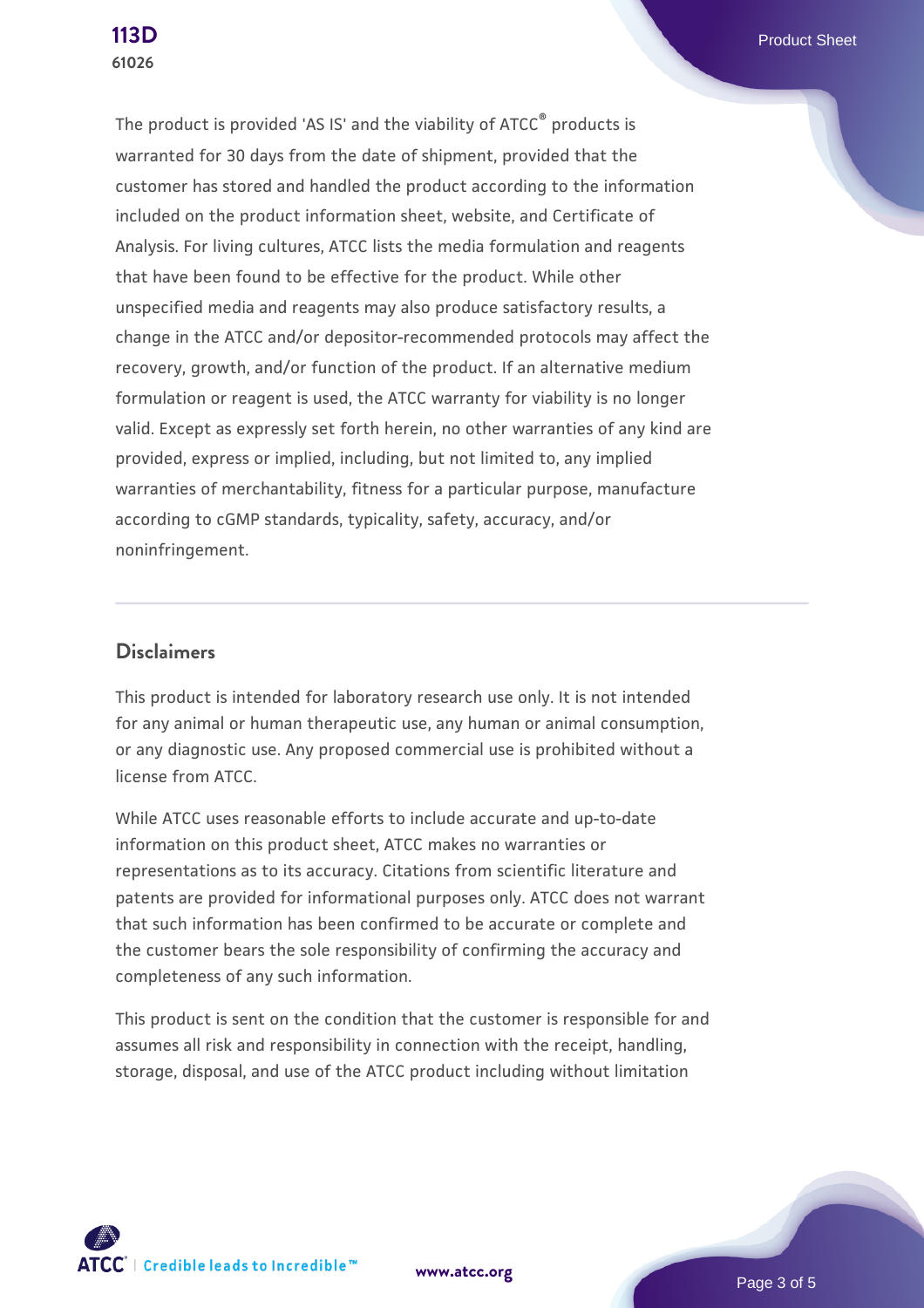taking all appropriate safety and handling precautions to minimize health or environmental risk. As a condition of receiving the material, the customer agrees that any activity undertaken with the ATCC product and any progeny or modifications will be conducted in compliance with all applicable laws, regulations, and guidelines. This product is provided 'AS IS' with no representations or warranties whatsoever except as expressly set forth herein and in no event shall ATCC, its parents, subsidiaries, directors, officers, agents, employees, assigns, successors, and affiliates be liable for indirect, special, incidental, or consequential damages of any kind in connection with or arising out of the customer's use of the product. While reasonable effort is made to ensure authenticity and reliability of materials on deposit, ATCC is not liable for damages arising from the misidentification or misrepresentation of such materials.

Please see the material transfer agreement (MTA) for further details regarding the use of this product. The MTA is available at www.atcc.org.

# **Copyright and Trademark Information**

© ATCC 2021. All rights reserved.

ATCC is a registered trademark of the American Type Culture Collection.

# **Revision**

This information on this document was last updated on 2021-05-19

#### **Contact Information**

ATCC 10801 University Boulevard Manassas, VA 20110-2209 USA